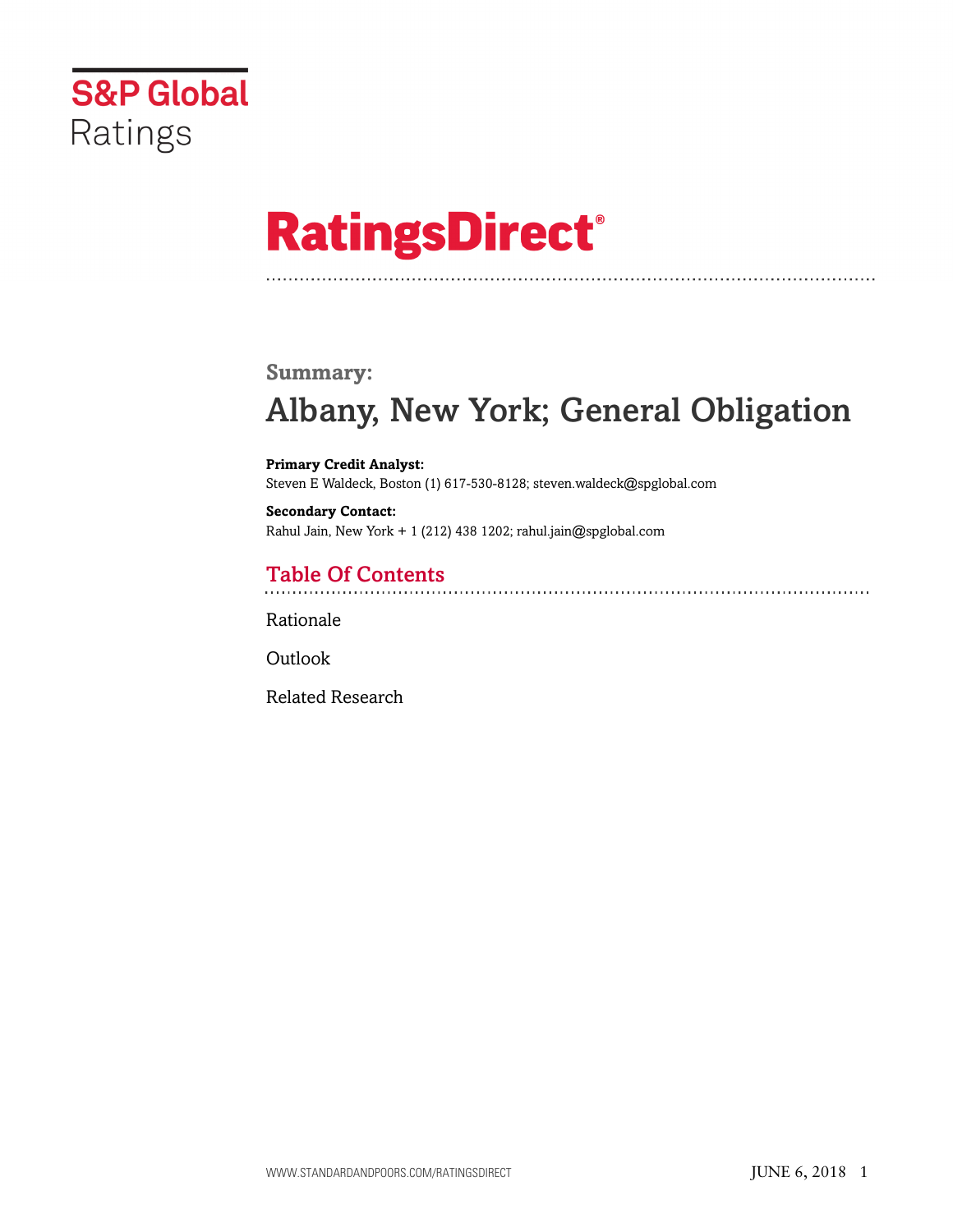# **Summary:** Albany, New York; General Obligation

| Credit Profile                                                         |              |          |  |  |
|------------------------------------------------------------------------|--------------|----------|--|--|
| US\$32.685 mil GO (serial) bnds ser 2018 dtd 06/28/2018 due 06/15/2028 |              |          |  |  |
| Long Term Rating                                                       | A+/Stable    | New      |  |  |
| Albany GO                                                              |              |          |  |  |
| Long Term Rating                                                       | $A+$ /Stable | Affirmed |  |  |

## <span id="page-1-0"></span>Rationale

S&P Global Ratings assigned its 'A+' rating to Albany, N.Y.'s series 2018 general obligation (GO) serial bonds and affirmed its 'A+' rating on the city's existing GO debt. The outlook is stable.

The city's faith-and-credit-GO pledge secures the bonds, including the statutory authorization to levy ad valorem taxes on all real property within the city, subject to applicable statutory limitations.

We understand officials intend to use series 2018 bond proceeds and available funds to finance the city's bond anticipation notes (BANs) permanently. We also understand the city is issuing BANs to redeem the remaining BANs and provide additional funds for various capital improvements, vehicles, and equipment.

The rating reflects our opinion of the city's:

- Adequate economy, with access to a broad and diverse metropolitan statistical area (MSA) and a local stabilizing institutional influence;
- Strong management, with good financial policies and practices under our Financial Management Assessment (FMA) methodology;
- Adequate budgetary performance, with operating results we expect could deteriorate in the near term relative to fiscal 2016, which closed with operating surpluses in the general fund and at the total-governmental-fund level;
- Very weak budgetary flexibility, with an available fund balance we expect will decrease in the near term from its fiscal 2016 level of 4.1% of operating expenditures, as well as limited capacity to raise revenue due to consistent and ongoing political resistance;
- Strong liquidity, with total government available cash at 7.4% of total governmental fund expenditures and 83.4% of governmental debt service, and access to external liquidity we consider strong;
- Weak debt and contingent liability position, with debt service carrying charges at 8.9% of expenditures and net direct debt that is 52.1% of total governmental fund revenue, and a large pension and other postemployment benefit (OPEB) obligation and the lack of a plan to sufficiently address it, but rapid amortization, with 81.9% of debt scheduled to be retired within 10 years; and
- Strong institutional framework score.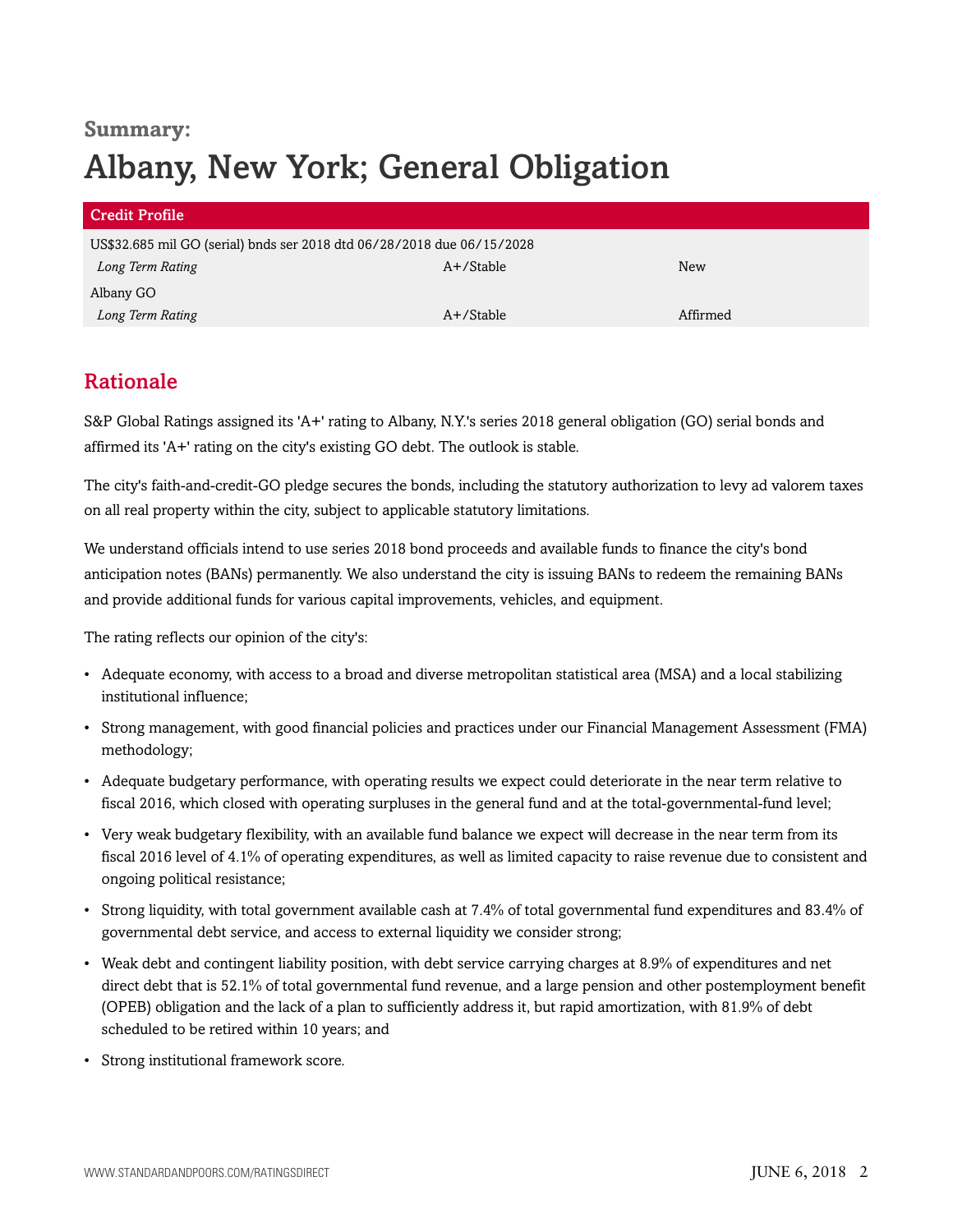#### Adequate economy

We consider Albany's economy adequate. The city, with an estimated population of 99,532, is in Albany County in the Albany-Schenectady-Troy MSA, which we consider broad and diverse. It also benefits, in our view, from a stabilizing institutional influence. The city has a projected per capita effective buying income of 81.2% of the national level and per capita market value of \$48,468. Overall, market value has been stable during the past year at \$4.8 billion in fiscal 2018. The county unemployment rate was 4.3% in 2017.

Albany, the capital of New York State, serves as the central city of the Albany MSA. The presence of state government pervades local income and the city's property tax base. The state is the city's leading employer with 49,000 employees. Approximately 64% of city property is tax exempt, 58% of which management attributes to state tax-exempt property. The level of tax-exempt property weakens market value per capita. We believe employment in state government, higher education, and health care stabilizes the local economy.

Management expects continued development of residential property, including private dormitories, to support taxable property value growth in and around the city's downtown. The city has experienced a 7% increase in market value during the past two fiscal years. It has also experienced slight population and employment growth during the past few years, the latter of which management attributes to improvements outside of state government in manufacturing, health care, and education. We believe the establishment of, and investment in, the Albany NanoTech complex helps diversify the city's economy.

#### Strong management

We view the city's management as strong, with good financial policies and practices under our FMA methodology, indicating that financial practices exist in most areas, but that governance officials might not formalize or regularly monitor all of them.

Management uses five years of trend analysis for revenue and expenditure assumptions and makes adjustments based on recent revenue trends realized or contract considerations. The city's board of estimate monitors revenue and expenditures biweekly. Officials prepare financials for the treasurer's and budget director's offices for budgetary purposes, and they present financial updates to the common council quarterly.

The city maintains a five-year formal capital improvement plan (CIP) and an investment policy, with holdings and performance disclosed in annual reports to the council. While the city currently lacks a formal reserve policy, it maintains a debt management policy that details how it could issue debt, as well as carrying-charge targets, excluding revenue-supported debt.

The city does not maintain a five-year, long-term financial plan, but it has worked with the state's financial restructuring board and Public Financial Management firm to draft a three-year plan to improve finances.

#### Adequate budgetary performance

Albany's budgetary performance is adequate, in our opinion. The city had operating surpluses of 3.7% of expenditures in the general fund and 7% of expenditures across all governmental funds in fiscal 2016. Our assessment accounts for the fact that we expect budgetary results could deteriorate somewhat from fiscal 2016 results during the next few fiscal years.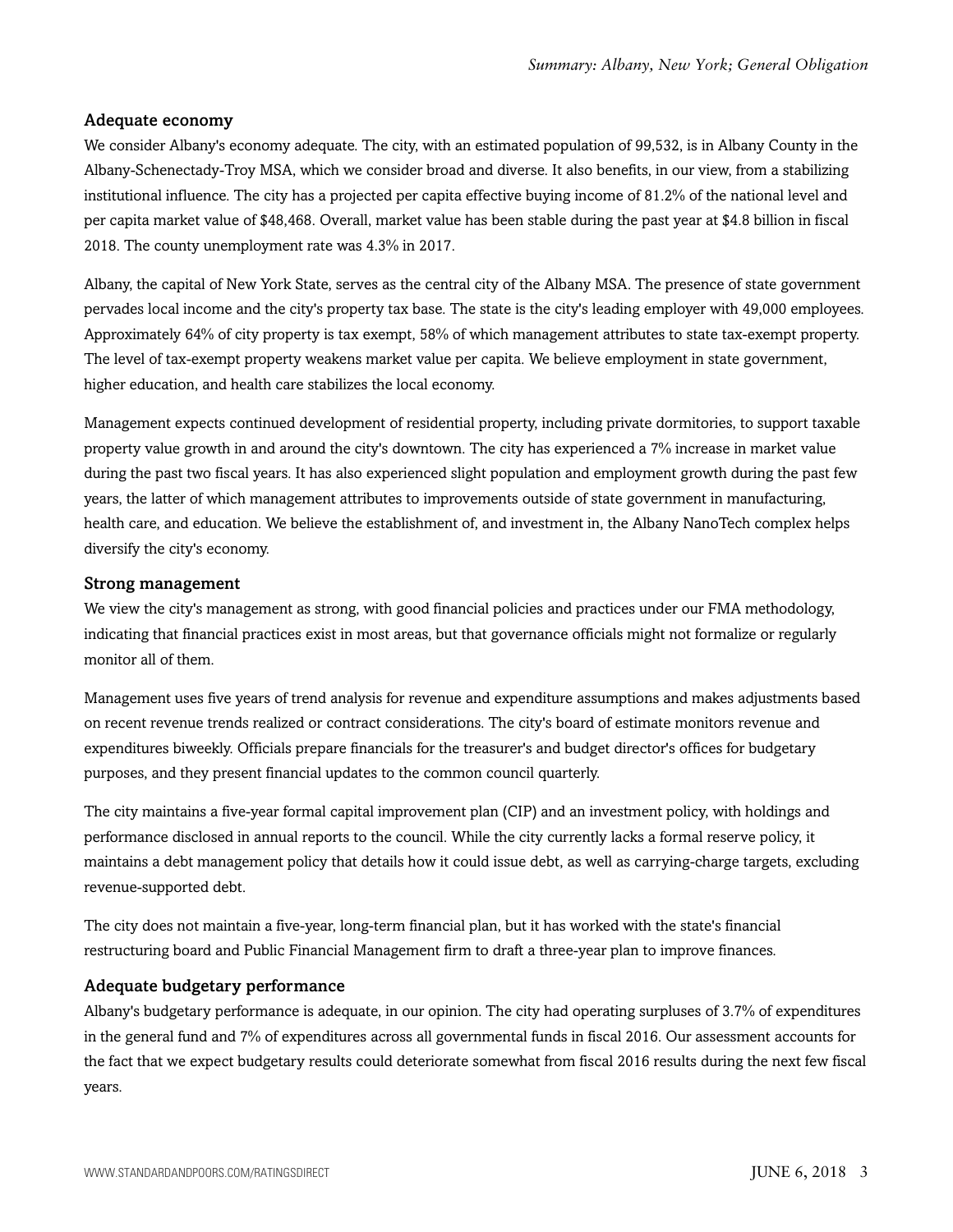Our analysis includes adjustments for recurring transfers out of the general fund and current expenses associated with pensions deferred under the state's contribution stabilization program. The city experienced weak results in fiscal 2015 due to significantly negative revenue variance associated with its new red-light camera program and higher-than-budgeted expenses for public safety and debt service. It also received less-than-expected one-time revenue from the sale of state-provided land.

Fiscal 2016 closed with an operating surplus of \$6.2 million, supported by significant adjustments to staffing, hiring practices, and procurement and the management of workers' compensation and health care costs. The city has used attrition as a means for managing employee costs and improved consolidation of city services, and it used the KRONOS timekeeping system to track and manage employee-related costs such as overtime.

We note that while management recognizes the limitations of its tax burden, applied to less than half of all property in the city, officials have looked to set charges for services, such as increased garbage-collection fees, commensurate with the cost of providing the services. We note Albany also received \$12.5 million from the state, which it had budgeted for but was not assured until the adoption of the state budget. The state provides the funds (also known as spin-up funds) as an accelerated payment for the 19-A program, approved by the state legislature, under which the state provides payments in lieu of taxes to the city for the use of the Empire State Plaza government complex.

Unaudited fiscal 2017 results show a slight deficit of \$2.26 million, or 1.3% of expenditures, due to higher-than-budgeted workers' compensation expenditures. Revenue came in on target. Once again, the city included \$12.5 million in state support, classified as capital city funds. However, in contrast to fiscal 2016, the adopted state budget included the \$12.5 million, not as an accelerated payment for the 19-A program but as unrestricted state support. We believe this change in state funding marks a shift in the legislature's consideration of city finances and the state's role in partnering with the city to support balanced operations; however, we note the funding is not tied to a specific purpose.

The 2018 adopted budget calls for a slight reduction in operating expenditures from fiscal 2017, based on continued oversight of staffing changes and further consolidation of intracity services and intercounty services, where possible. Due to this provision of state funds and the city's expectation for reduced expenditures in the current fiscal year, along with an on-track year-to-date performance, we believe the receipt of these funds will likely allow Albany to improve fund balance further if expenditure variance remains nominal. The city budgeted for \$12.5 million in state support and management noted it received \$12 million. Therefore, we believe budgetary performance will remain adequate while the city continues to rely on ongoing state support.

#### Very weak budgetary flexibility

Albany's budgetary flexibility is very weak, in our view, with an available fund balance we expect could decrease in the near term from its fiscal 2016 level of 4.1% of operating expenditures, or \$6.9 million. Impairing budgetary flexibility, in our view, is a limited capacity to raise revenue due to consistent and ongoing political resistance.

Unaudited fiscal 2017 results show a slight decline in available reserves to \$6.4 million, or 3.75% of expenditures.

After years of operating deficits, compounded by uncertainty related to state support from the 19-A program, requiring the use of fund balance drawdowns, available fund balance was about a negative 1% of operating expenditures in fiscal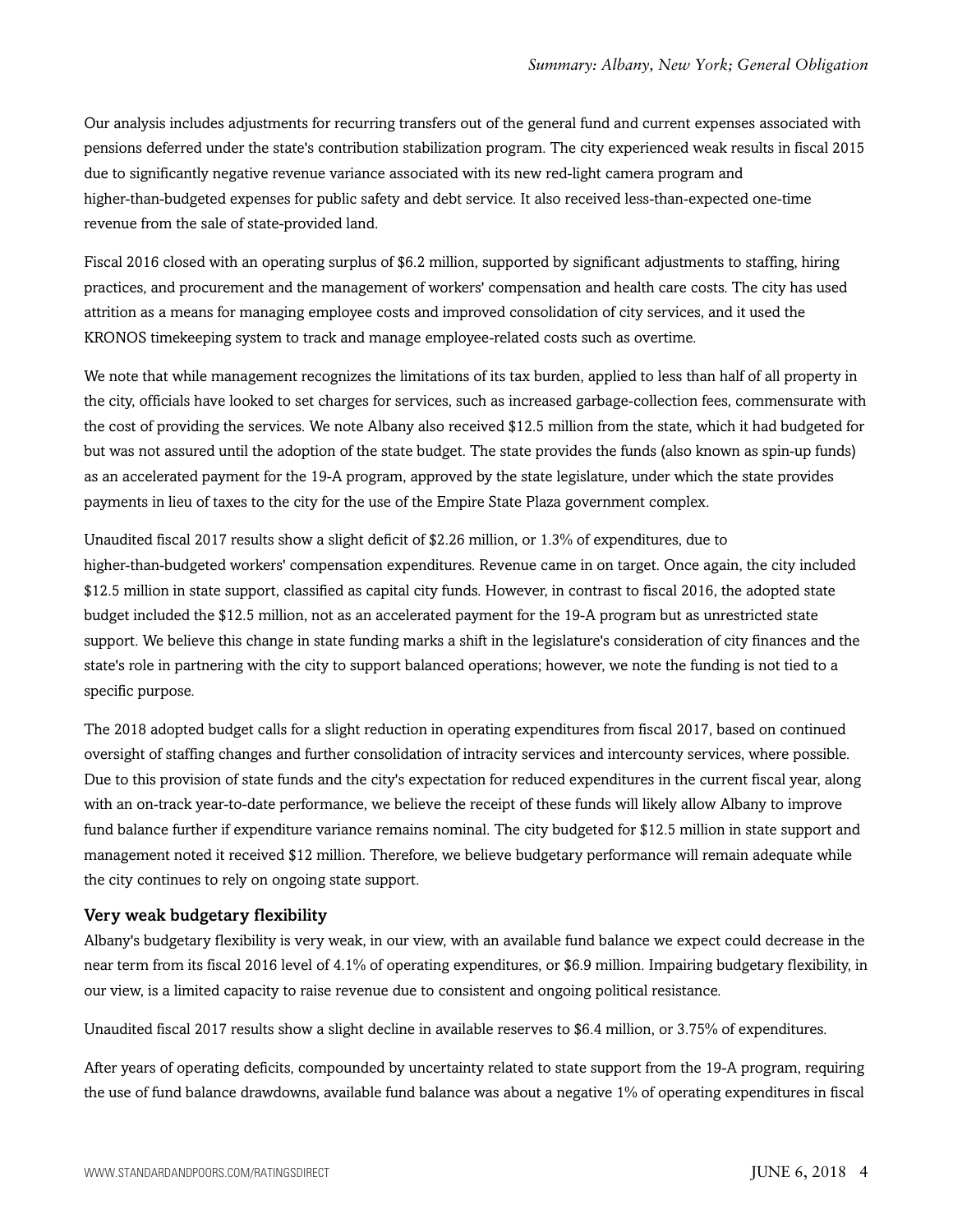2015. We also believe the city has a limited ability to raise revenue from property taxes, evidenced by the share of state-owned land within its jurisdiction and the recent reliance on state support to balance the budget. Due to these recent developments and our expectation for a drawdown in fiscal 2017, we believe Albany's budgetary flexibility will likely remain very weak during the next few fiscal years.

#### Strong liquidity

In our opinion, Albany's liquidity is strong, with total government available cash at 7.4% of total governmental fund expenditures and 83.4% of governmental debt service in fiscal 2016. In our view, the city has strong access to external liquidity if necessary.

In our opinion, the regular issuance of GO debt and BANs is evidence of the city's strong market access. Although the state allows for what we view as permissive investments, the city holds its funds in deposit accounts and money-market funds, which we do not consider aggressive. Albany issued \$6 million in revenue anticipation notes (RANs) in fiscal 2015, its first such issuance since 2009, although it has not issued RANs since.

Recent contract settlements with the city's unions did not include retroactive pay. Should current negotiations with its police union follow a similar pattern, we do not believe there would be a significant effect on liquidity. However, if the police union were to receive significant retroactive pay, we could revise our opinion of the liquidity profile. Currently, we expect liquidity will likely remain relatively stable or experience a small decline, which would make us modify our view of the city's liquidity position.

#### Weak debt-and-contingent-liability profile

In our view, Albany's debt and contingent liability profile is weak. Total governmental fund debt service is 8.9% of total governmental fund expenditures, and net direct debt is 52.1% of total governmental fund revenue. Approximately 81.9% of direct debt is scheduled to be repaid within 10 years, which is, in our view, a positive credit factor.

The city expects to issue up to \$25 million of additional debt, commensurate with its rolling five-year CIP, with nearly \$30 million in principal amortizing during the same period.

In our opinion, Albany's large pension and OPEB obligation, without a plan in place we think will sufficiently address it, is a credit weakness. Albany's combined required pension and actual OPEB contribution totaled 16.6% of total governmental fund expenditures in fiscal 2016. Of that amount, 8% represented required contributions to pension obligations and 8.6% represented OPEB payments. The city made its full annual required pension contribution in fiscal 2016. The funded ratio of the largest pension plan is 93.5%.

Albany participates in the New York State Employees' Retirement System (NYSERS) and the New York State Police & Fire System (PFRS), which are part of the New York State and local retirement system. The fiduciary net position, as a percentage of total pension liability, was 94.7% for NYSERS and 93.5% for PFRS at March 31, 2017.

At Dec. 31, 2016, the city owed about \$12.9 million to the New York State Retirement System due to deferred contributions. Albany deferred \$1.2 million in pension costs in fiscal 2017, and it could defer the same amount in fiscal 2018. Despite the state pension plans' strong funded levels, we note the city will eventually have to catch up with its deferred pension contributions, as well as annual contributions through at least fiscal 2029.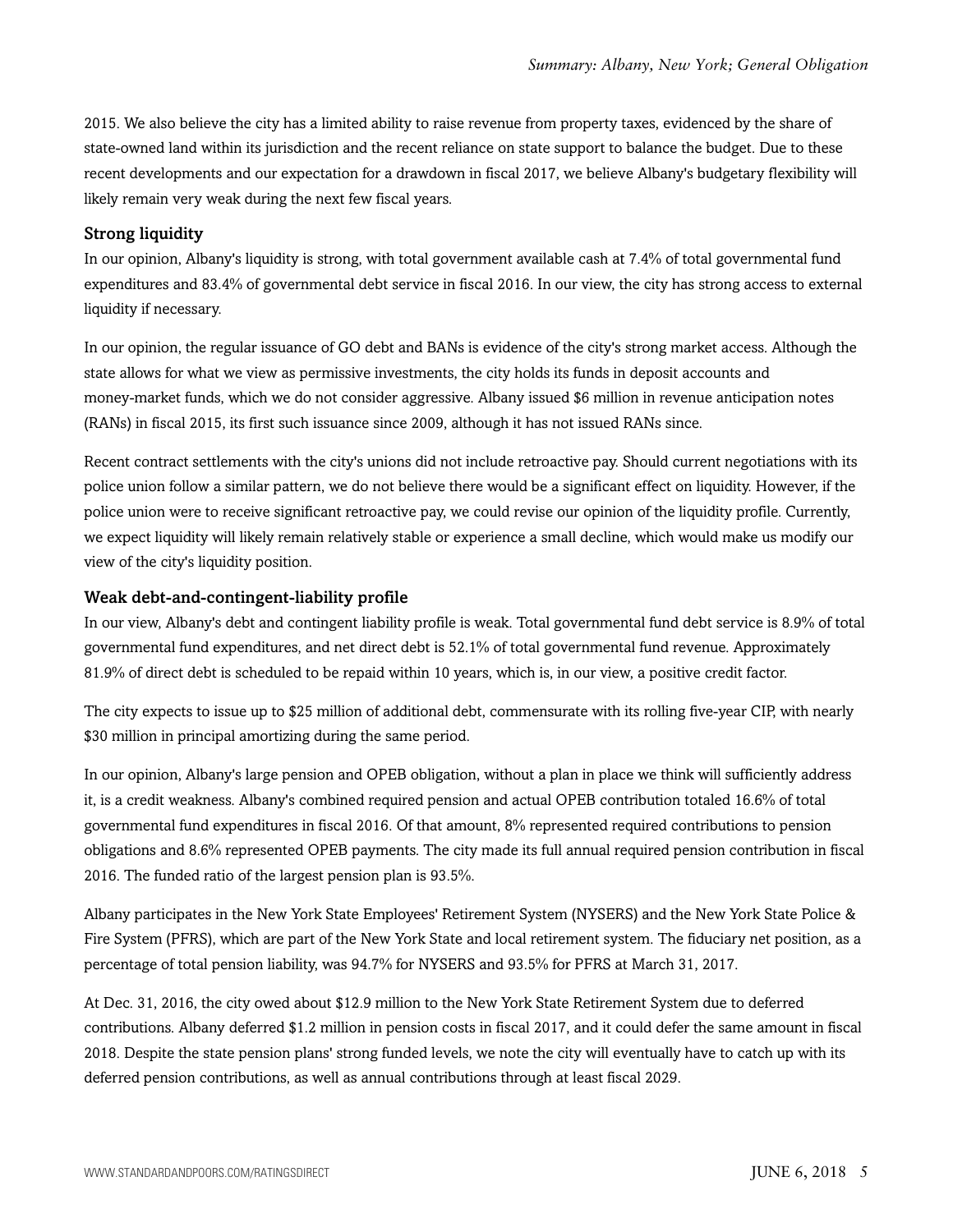Albany also provides OPEBs to eligible employees, funded on a pay-as-you-go basis. At Dec. 31, 2016, the city's unfunded OPEB liability was \$393.5 million. Albany contributed 59.5% of its annual OPEB cost in fiscal 2016. We consider the city's large pension and OPEB costs and lack of a plan to fund them, which we recognize as limited under state statute, negative credit factors.

#### Strong institutional framework

<span id="page-5-0"></span>The institutional framework score for New York cities, other than New York City, is strong.

# Outlook

The stable outlook reflects S&P Global Ratings' opinion of Albany's adequate economy, supported by the stabilizing presence of state government and other educational and health care institutions. The outlook also reflects our opinion of the city's return to positive available fund balance levels in recent years. We believe management will likely maintain reserves during the next few fiscal years due to recent efforts to reduce citywide departmental expenses. We do not expect to change our view of the rating during the two-year outlook period.

#### Downside scenario

If the city's efforts to generate additional revenue through service charges, continued state support, and consolidation of city services for expense savings do not successfully decrease future budgetary gaps, we could lower the rating. In addition, if the city's outstanding contracts were settled with significant retroactive payments or fixed costs from pension and OPEB expenditures pressure the budget, causing liquidity to decline, we could reduce the rating.

#### Upside scenario

If the city were to maintain its efforts to improve operating performance, allowing it to rebuild fund balance while improving liquidity, without an increasing reliance on state aid, we could raise the rating.

## <span id="page-5-1"></span>Related Research

- S&P Public Finance Local GO Criteria: How We Adjust Data For Analytic Consistency, Sept. 12, 2013
- Incorporating GASB 67 And 68: Evaluating Pension/OPEB Obligations Under Standard & Poor's U.S. Local Government GO Criteria, Sept. 2, 2015
- 2017 Update Of Institutional Framework For U.S. Local Governments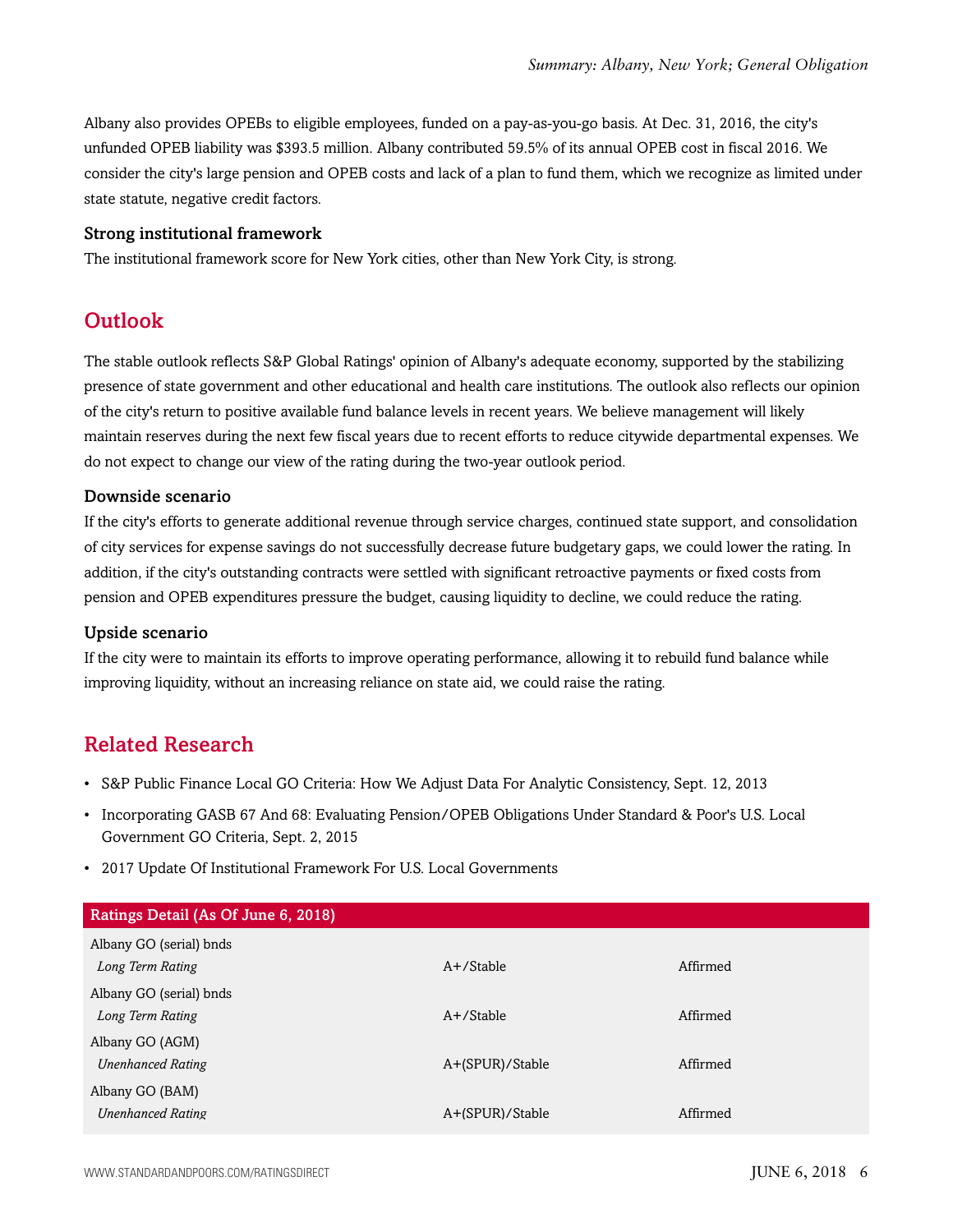| Ratings Detail (As Of June 6, 2018) (cont.) |           |          |  |
|---------------------------------------------|-----------|----------|--|
| <b>Albany GO</b>                            |           |          |  |
| Long Term Rating                            | A+/Stable | Affirmed |  |
| Many issues are enhanced by bond insurance. |           |          |  |

Certain terms used in this report, particularly certain adjectives used to express our view on rating relevant factors, have specific meanings ascribed to them in our criteria, and should therefore be read in conjunction with such criteria. Please see Ratings Criteria at www.standardandpoors.com for further information. Complete ratings information is available to subscribers of RatingsDirect at www.capitaliq.com. All ratings affected by this rating action can be found on S&P Global Ratings' public website at www.standardandpoors.com. Use the Ratings search box located in the left column.